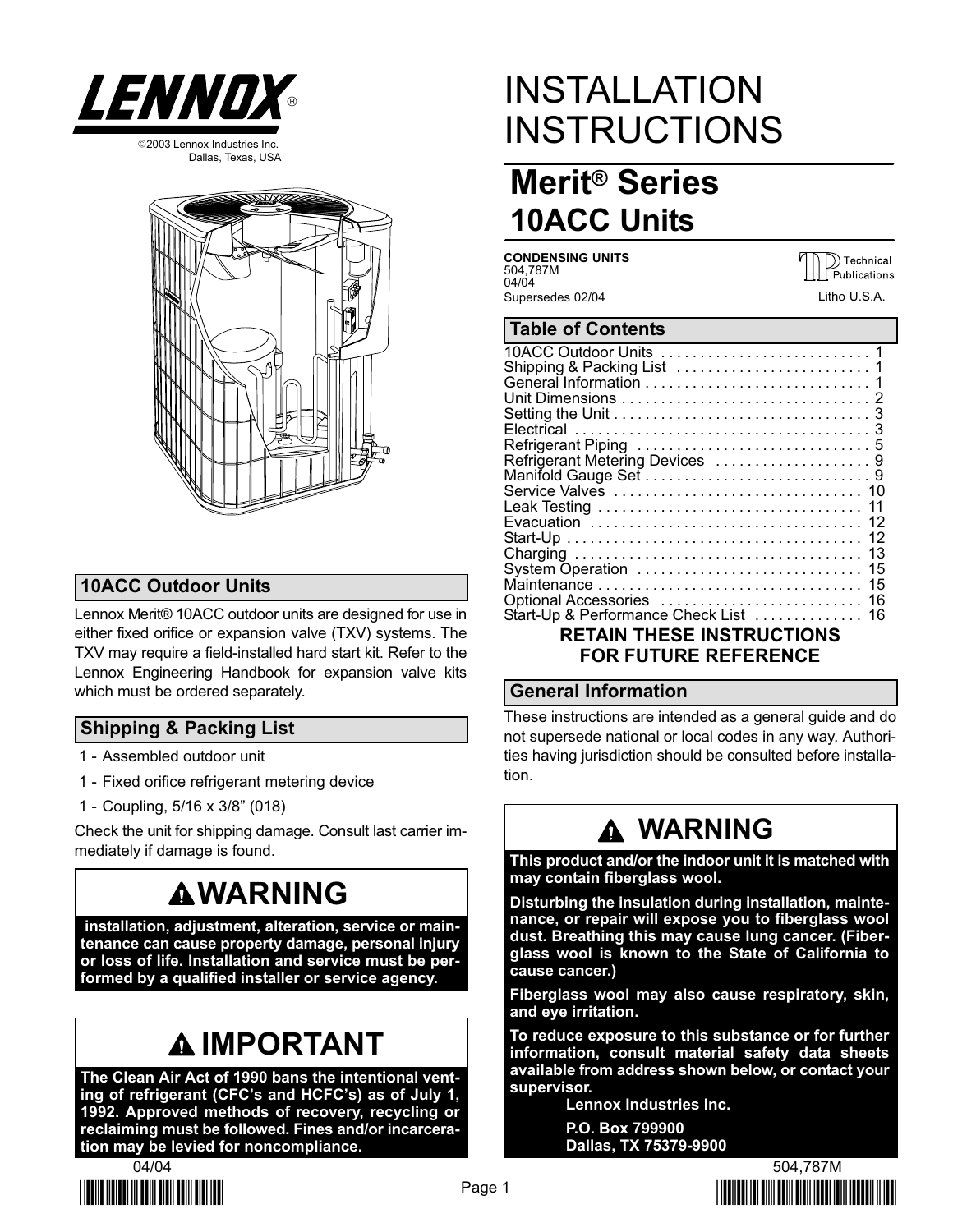

|                         | ,,,,,, | ບວວ | <b>UIU</b> | ວບວ        |
|-------------------------|--------|-----|------------|------------|
| 10ACC-036               | in.    | 25  | $24 - 1/4$ | $24 - 1/4$ |
|                         | mm     | 635 | 616        | 616        |
| 10ACC-036 (Canada only) | in.    | 29  | $28 - 1/4$ | $24 - 1/4$ |
| 10ACC-042               | mm     | 737 | 718        | 616        |
| 10ACC-048               | in.    | 33  | $32 - 1/4$ | $24 - 1/4$ |
|                         | mm     | 838 | 819        | 616        |
| 10ACC-060               | in.    | 37  | $36 - 1/4$ | $28 - 1/4$ |
|                         | mm     | 940 | 921        | 718        |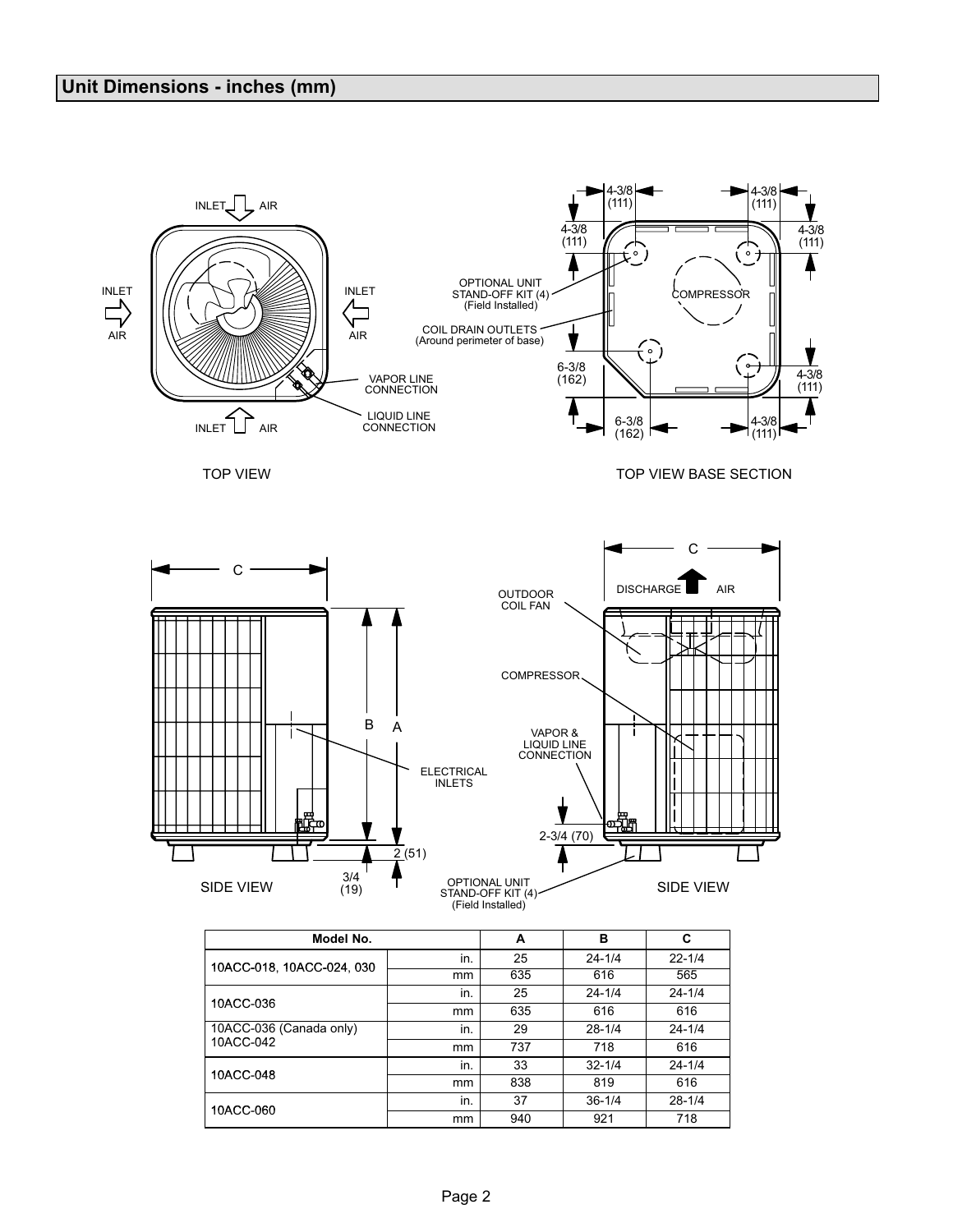Setting the Unit

## **ACAUTION**

In order to avoid injury, take proper precaution when lifting heavy objects.

## **ACAUTION**

Sharp sheet metal edges can cause injury. When installing the unit, avoid accidental contact with sharp edges.

Refer to unit dimensions for sizing mounting slab, platforms or supports. Refer to figure 1 for installation clearances.



of unit. Maximum soffit overhang is 36" (914 mm).

Figure 1

### Slab Mounting

When installing unit at grade level, install on a level slab high enough above grade to allow adequate drainage of water. Top of slab should be located so run−off water from higher ground will not collect around unit.

### Roof Mounting

Install the unit at a minimum of 4 inches (102 mm) above the surface of the roof. Ensure the weight of the unit is properly distributed over roof joists and rafters. Redwood or steel supports are recommended.

### **Electrical**

In the U.S.A., wiring must conform with current local codes and the current National Electric Code (NEC). In Canada, wiring must conform with current local codes and the current Canadian Electrical Code (CEC).

Refer to the furnace or blower coil installation instructions for additional wiring application diagrams and refer to unit nameplate for minimum circuit ampacity and maximum overcurrent protection size.

## WARNING

Unit must be grounded in accordance with national and local codes. Electric Shock Hazard. Can cause injury or death.

- 1 Install line voltage power supply to unit from a properly sized disconnect switch.
- 2 Ground unit at unit disconnect switch or to an earth ground.

NOTE − To facilitate conduit, a hole is in the bottom of the control box. Connect conduit to the control box us ing a proper conduit fitting.

NOTE − Units are approved for use only with copper conductors.

24V, Class II circuit connections are made in the low voltage junction box. Refer to figure [2](#page-3-0) for field wiring diagram.

NOTE − A complete unit wiring diagram is located in side the unit control box cover.

- 3 Install room thermostat (ordered separately) on an inside wall approximately in the center of the conditioned area and 5 feet (1.5 m) from the floor. It should not be installed on an outside wall or where it can be effected by sunlight, drafts or vibrations.
- 4 Install low voltage wiring from outdoor to indoor unit and from thermostat to indoor unit. See figure [3.](#page-3-0)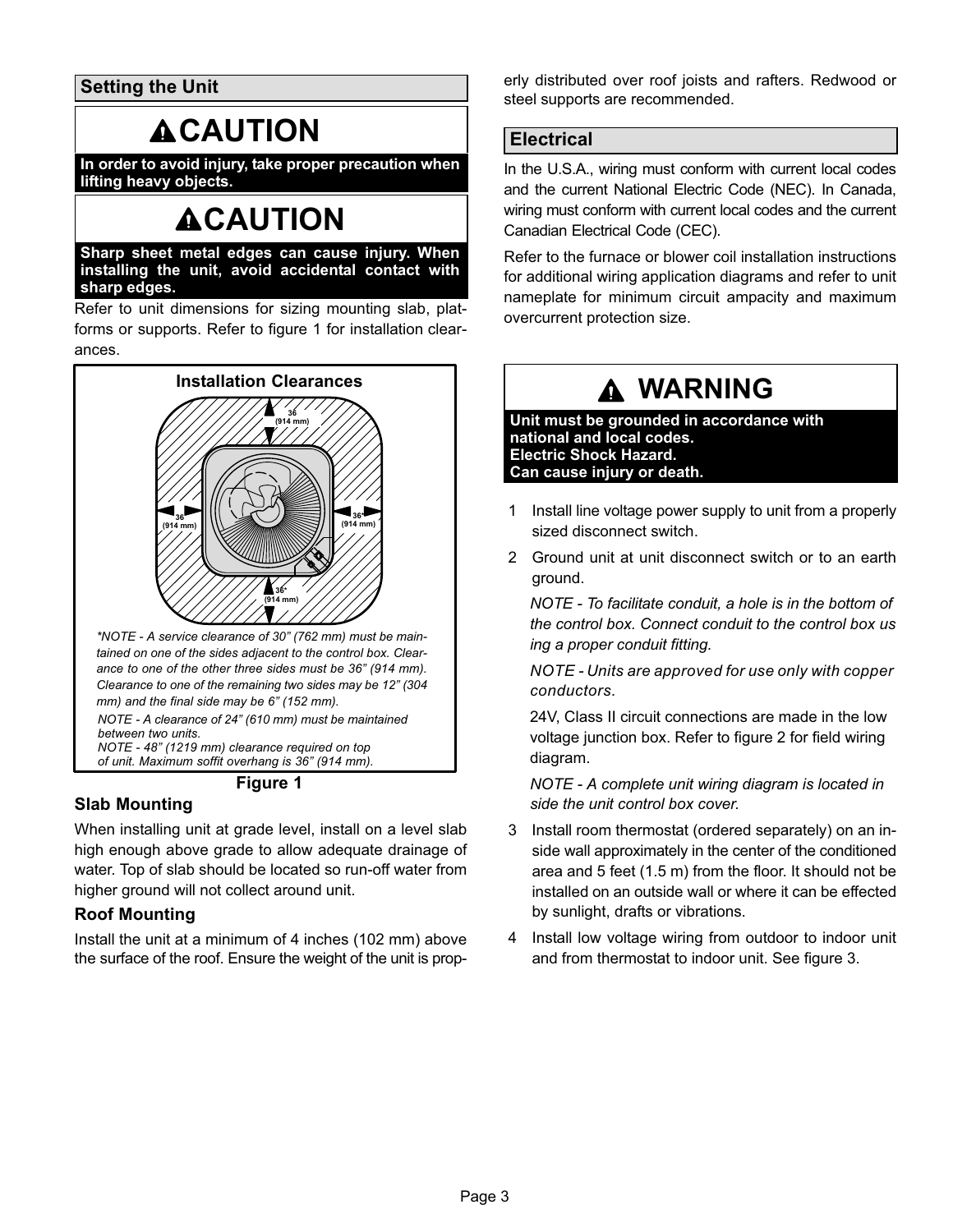<span id="page-3-0"></span>

Figure 2



Figure 3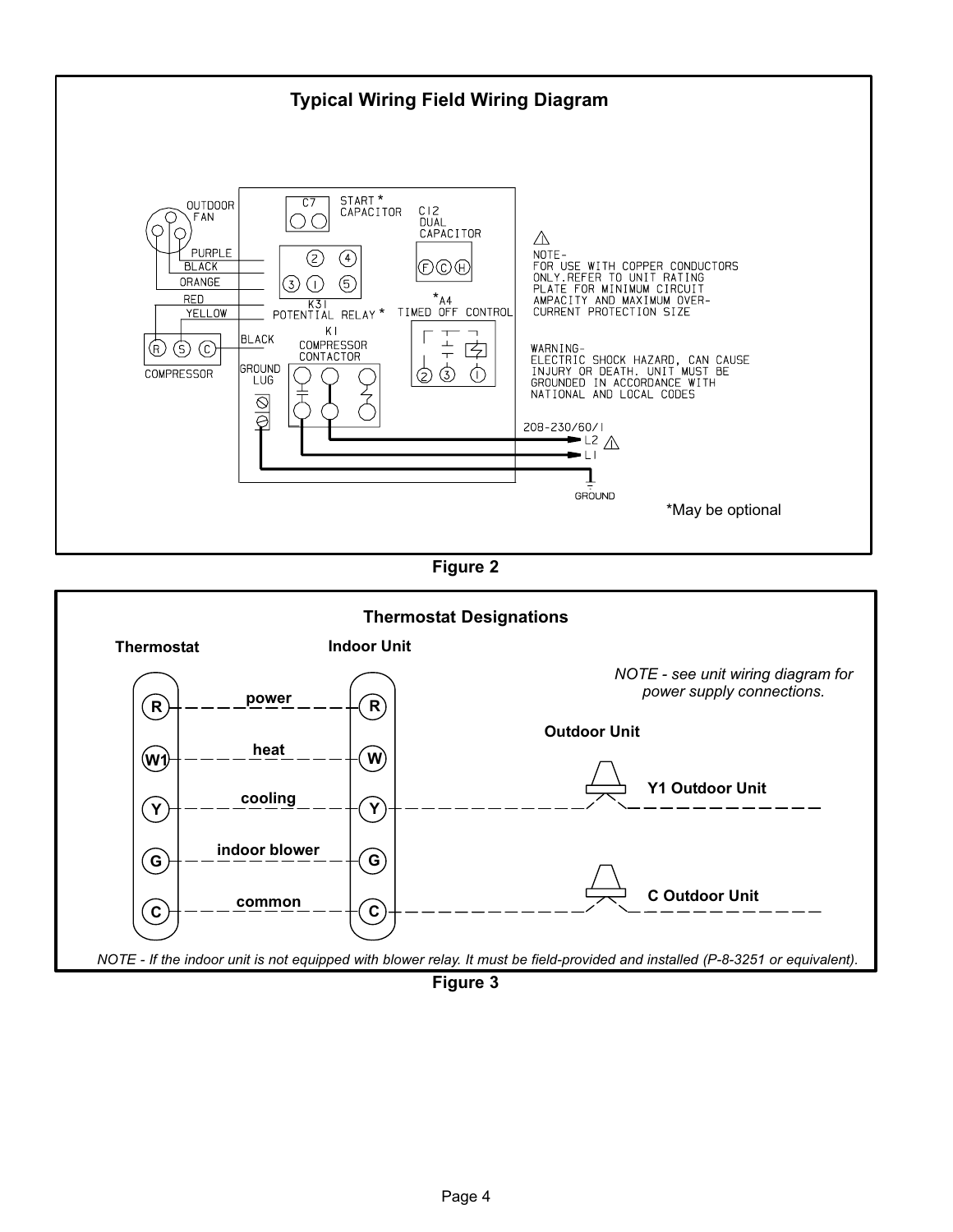### <span id="page-4-0"></span>Refrigerant Piping

Field refrigerant piping consists of liquid and vapor lines from the outdoor unit (sweat connections) to the indoor coil (flare or sweat connections). Use Lennox L15 (sweat, nonflare) series line sets as shown in table 1 or use field-fabricated refrigerant lines. Refer to Refrigerant Piping Guide (Corp. 9351−L9) for proper size, type, and application of field−fabricated lines. Valve sizes are also listed in table 1.

| <b>Model</b>               | <b>Valve Field Size</b><br><b>Connections</b> |                           | <b>Recommended Line Set</b>     |                                |                                                           |  |  |
|----------------------------|-----------------------------------------------|---------------------------|---------------------------------|--------------------------------|-----------------------------------------------------------|--|--|
| Name                       | Liquid<br>Line                                | Vapor<br>Line             | Liguid<br>Line                  | Vapor<br>Line                  | L15<br><b>Line Sets</b>                                   |  |  |
| $-018$                     | $3/8$ in<br>$(10 \, \text{mm})$               | $5/8$ in<br>$(16$ mm $)$  | $5/16$ in*<br>$(8 \text{ mm})$  | $5/8$ in<br>(16 mm)            | $L15-21$<br>15 ft. - 50 ft.<br>$(4.6m - 15m)$             |  |  |
| $-024$<br>$-030$<br>$-036$ | $3/8$ in<br>$(10 \text{ mm})$                 | $3/4$ in.<br>$(19$ mm $)$ | $3/8$ in<br>$(10 \text{ mm})$   | $3/4$ in.<br>(19 mm)           | L <sub>15</sub> -41<br>15 ft. - 50 ft.<br>$(4.6 m - 15m)$ |  |  |
| $-042$<br>$-048$           | $3/8$ in<br>$(10 \text{ mm})$                 | $7/8$ in.<br>(22 mm)      | $3/8$ in<br>$(10 \; \text{mm})$ | $7/8$ in.<br>$(22 \text{ mm})$ | L15-65<br>15 ft.- 50 ft.<br>$(4.6 m - 15m)$               |  |  |
| $-060$                     | $3/8$ in<br>$(10 \text{ mm})$                 | $1-1/8$ in.<br>(29 mm)    | $3/8$ in<br>(10 mm)             | $1 - 1/8$ in.<br>(29 mm)       | Field<br>Fabricated                                       |  |  |

Table 1 Refrigerant Line Kits

NOTE − Units are designed for line sets of up to 50 feet (15 m). For applications longer than 50 feet, consult the Lennox Refrigerant Piping Guide (Corp. 9351−L9). Select line

set diameters from table 1 to ensure that oil returns to the compressor.

\*Use reducer from bag assembly.

#### Installing Refrigerant Line

During the installation of any heat pump or a/c system, it is important to properly isolate the refrigerant lines to prevent unnecessary vibration. Line set contact with the structure (wall, ceiling or floor) causes some objectionable noise when vibration is translated into sound. As a result, more energy or vibration can be expected. Closer attention to line set isolation must be observed.

Following are some points to consider when placing and installing a high−efficiency outdoor unit:

- 1- Placement − Be aware some localities are adopting sound ordinances based on how noisy the unit is from the adjacent property not at the original installation. Install the unit as far as possible from the property line. When possible, do not install the unit directly outside a window. Glass has a very high level of sound transmission.
- 2- Line Set Isolation The following illustrations demonstrate procedures which ensure proper refrigerant line set isolation. Figure [4](#page-5-0) shows how to install line sets on vertical runs. Figure [5](#page-6-0) shows how to install line sets on horizontal runs. Figure [6](#page-7-0) shows how to make a transition from horizontal to vertical. Finally, figure [7](#page-7-0) shows how to place the outdoor unit and line set.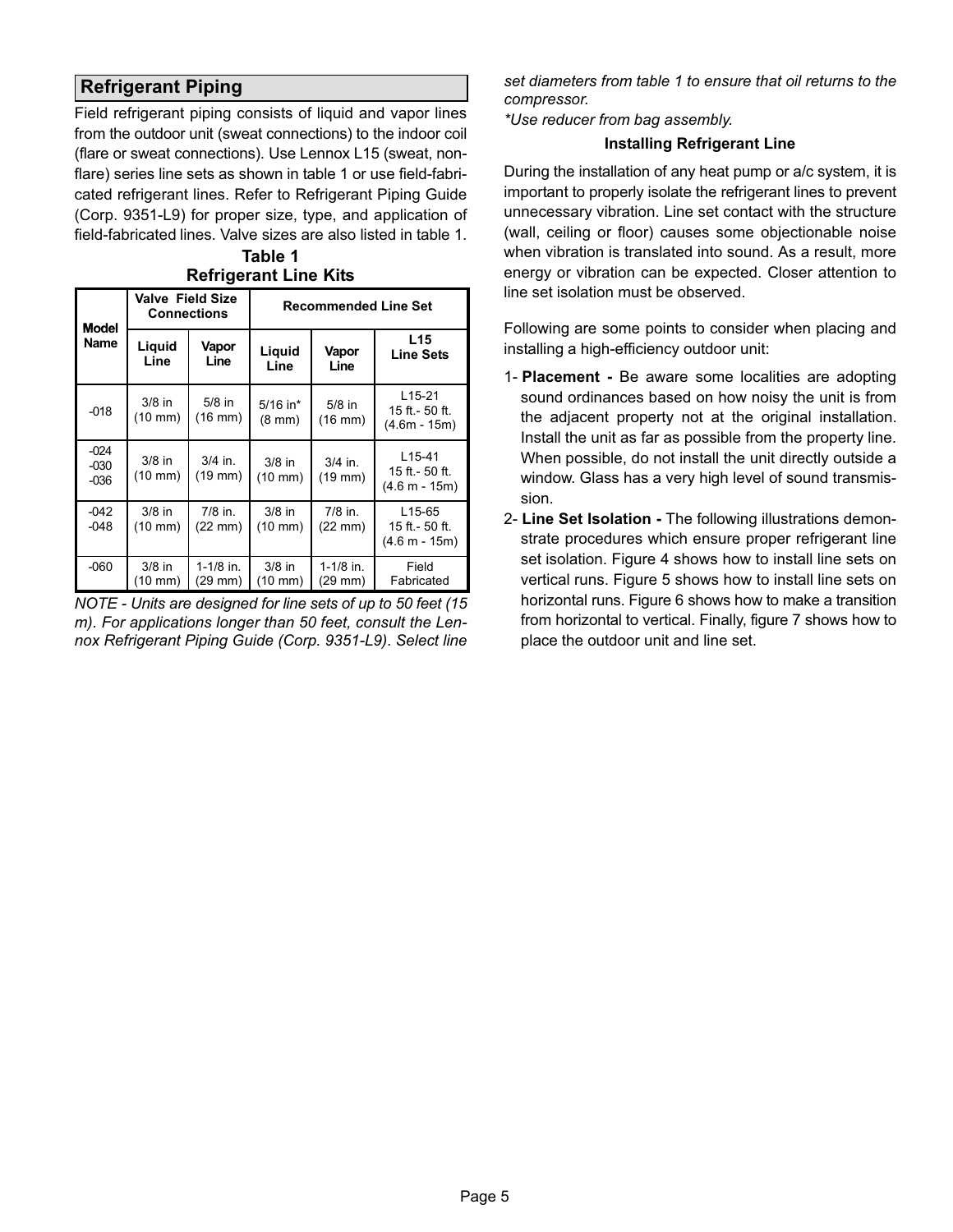<span id="page-5-0"></span>

Figure 4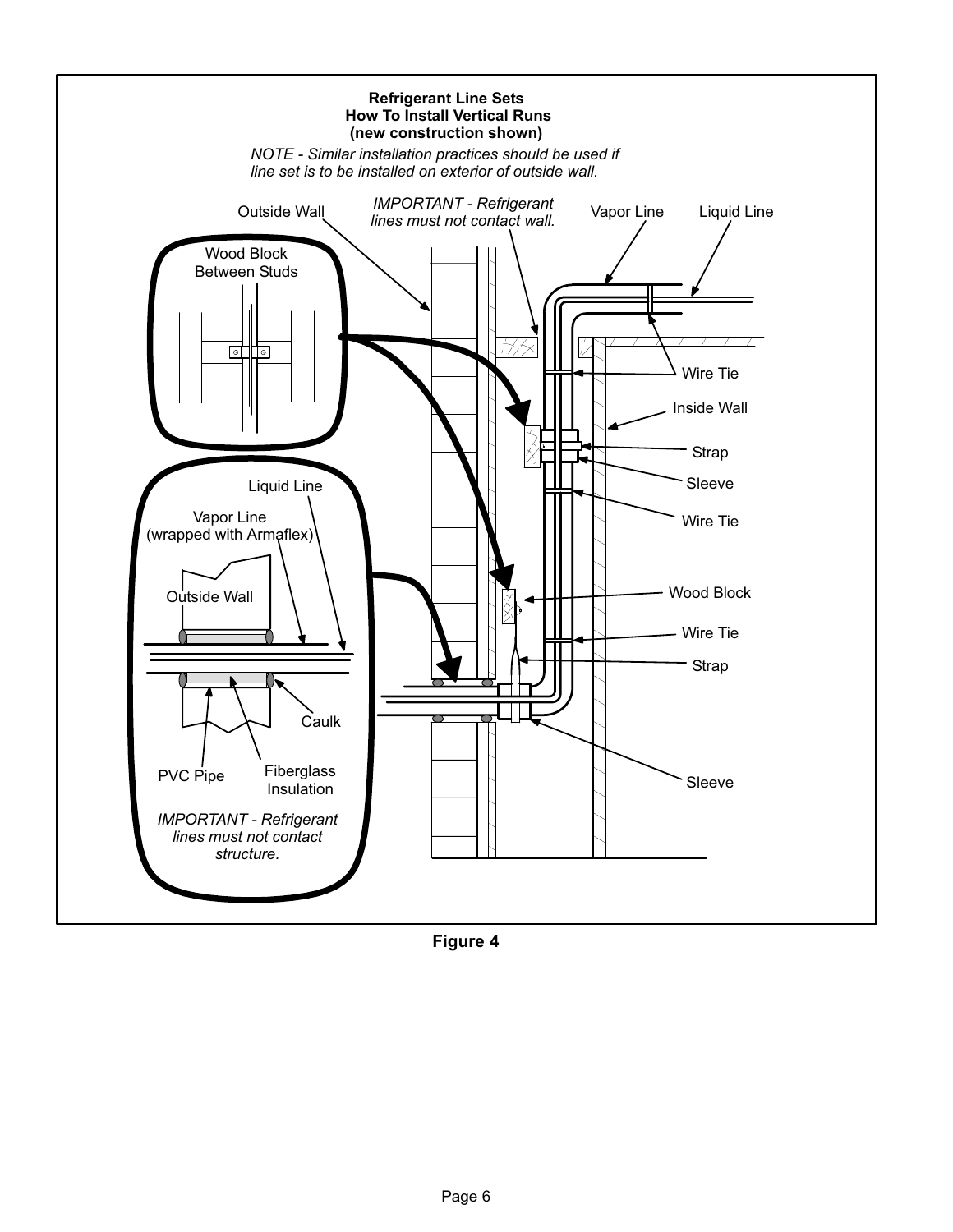<span id="page-6-0"></span>

Figure 5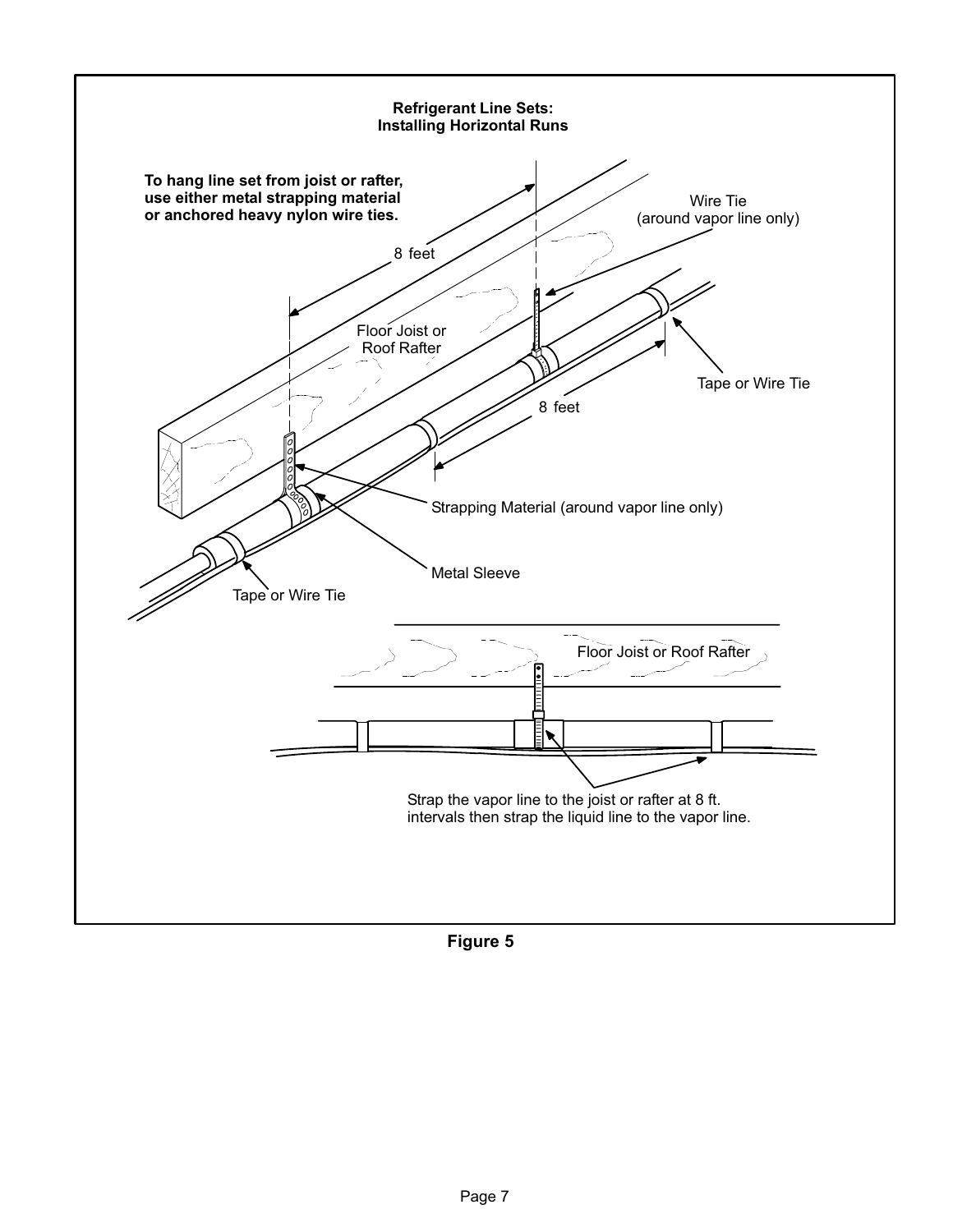<span id="page-7-0"></span>

Figure 6

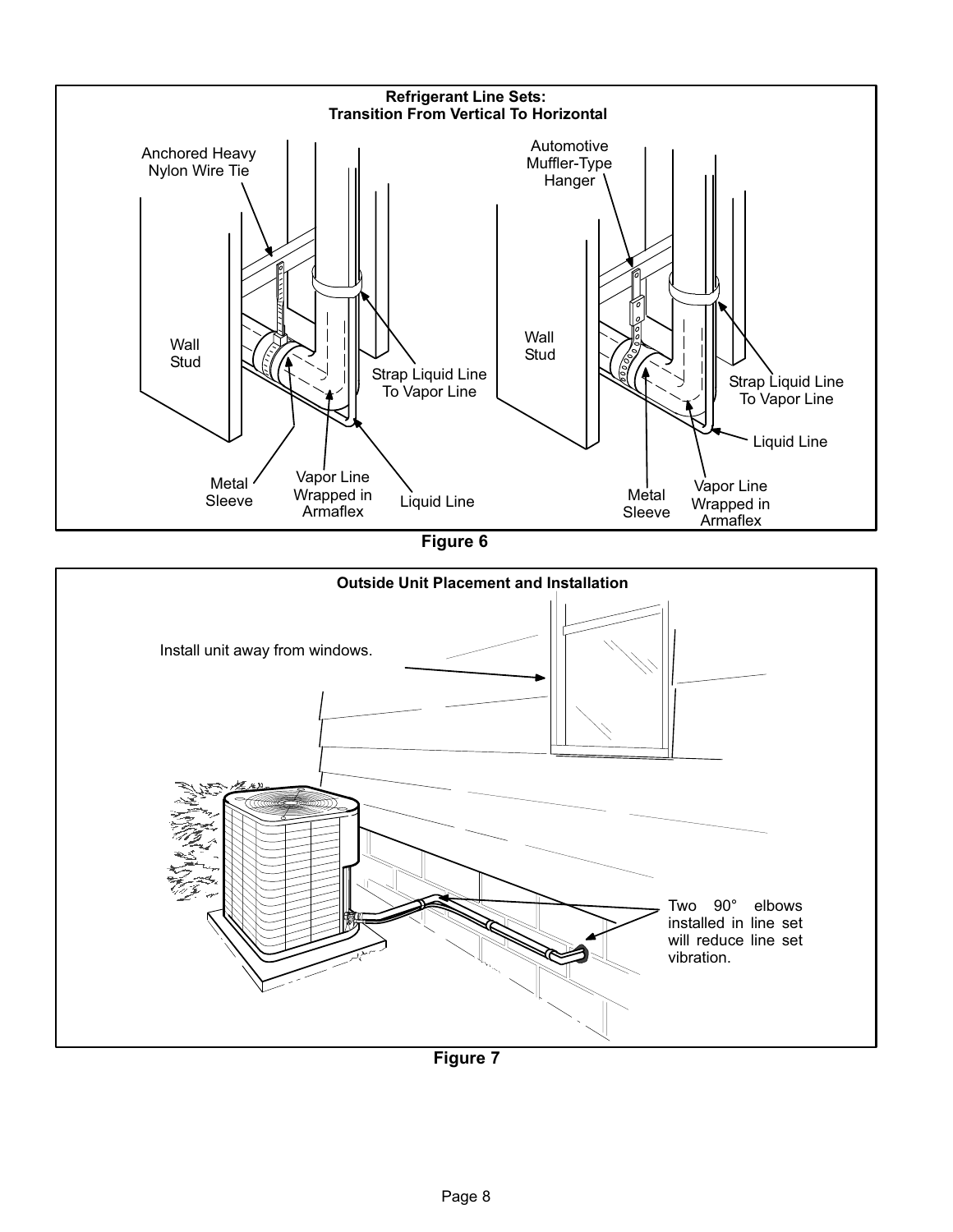#### Brazing Connection Procedure

- 1 − Cut ends of the refrigerant lines square (free from nicks or dents). Debur the ends. The pipe must remain round, do not pinch end of the line.
- 2 − Before making line set connections, use dry nitrogen to purge the refrigerant piping. This will help to prevent oxidation and the introduction of moisture into the system.
- 3 − Use silver alloy brazing rods (5 or 6 percent minimum silver alloy for copper−to−copper brazing or 45 percent silver alloy for copper−to−brass or copper−to−steel brazing) which are rated for use with HCFC2 refrigerant. Wrap a wet cloth around the valve body and the copper tube stub. Braze the line set to the service valve.
- 4 − Wrap a wet cloth around the valve body and copper tube stub to protect it from heat damage during brazing. Wrap another wet cloth underneath the valve body to protect the base paint.

NOTE − The tube end must stay bottomed in the fitting during final assembly to ensure proper seating, sealing and rigidity.

 5 − Install a field−provided thermal expansion valve (approved for use with HCFC2 refrigerant) in the liquid line at the indoor coil.

#### Refrigerant Metering Devices

Use 10ACC units in either TXV systems or fixed orifice systems. See the Lennox Engineering Handbook for approved TXV and fixed orifice match-ups and application information. Table [1](#page-4-0) lists the unit liquid and vapor line sizes and corresponding line sets.

#### Fixed Orifice Systems

10ACC units are shipped with a fixed orifice refrigerant metering device. Replace the existing indoor unit fixed orifice with the orifice supplied with the outdoor unit. Place the supplied fixed orifice sticker on the indoor cabinet after installation. See table 2 for the fixed orifice size for each unit. In nonstandard applications, the provided fixed orifice may not be appropriately sized. Refer to the Engineering Handbook for specific orifice information.

Table 2 Fixed Orifice Drill Sizes

| Unit      | <b>Fixed Orifice</b><br>Catalog # | <b>Fixed Orifice Drill Size</b> |
|-----------|-----------------------------------|---------------------------------|
| 10ACC-018 | 42J38                             | .053                            |
| 10ACC-024 | 60M29                             | .061                            |
| 10ACC-030 | 42J44                             | .065                            |
| 10ACC-036 | 42J50                             | .077                            |
| 10ACC-042 | 42J52                             | .080                            |
| 10ACC-048 | 42J55                             | .086                            |
| 10ACC-060 | 42J61                             | .098                            |

Install the fixed orifice as shown in figure 8. Do not twist the cap tubes when loosening the seal nut from the orifice housing.



#### Expansion Valve Systems

Expansion valves equipped with Chatleff fittings are available from Lennox. Refer to the Engineering Handbook for expansion valves for use with specific match−ups.

If you install a expansion valve with an indoor coil that includes a fixed orifice, remove the orifice before the expansion valve is installed.

## IMPORTANT

Failure to remove the fixed orifice when installing an expansion valve on the indoor coil will result in improper operation and damage to the system.

#### Manifold Gauge Set

When checking the unit charge, use a manifold gauge set that is equipped with "low loss" hoses. Do not use a manifold gauge set with anything other than a "low loss" hose.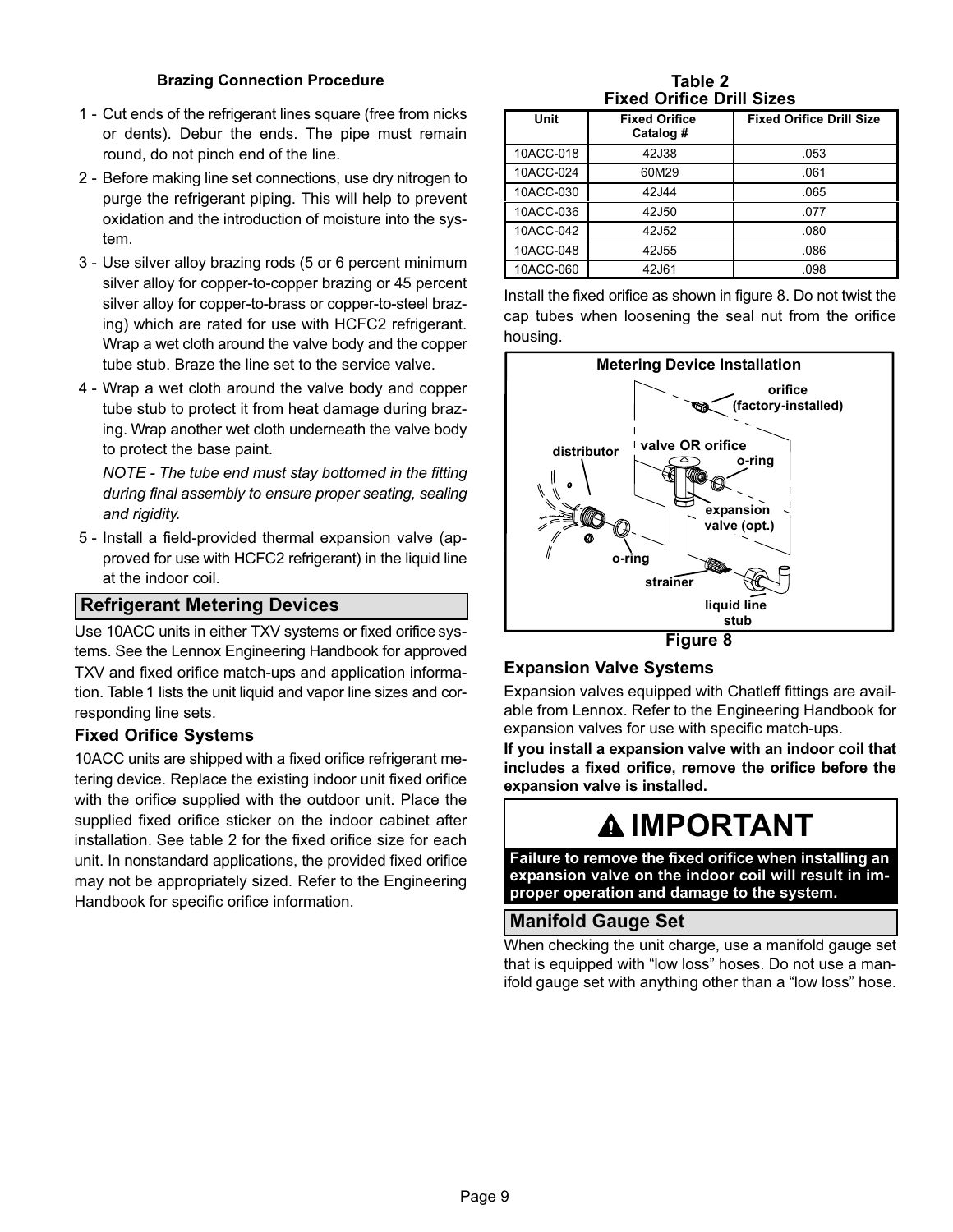### Service Valves

The liquid line and vapor line service valves (figures 9 and [10\)](#page-10-0) and gauge ports are used for leak testing, evacuating, charging and checking charge. See table 3 for torque requirements

Each valve is equipped with a service port which has a factory−installed Schrader valve. A service port cap protects the Schrader valve from contamination and serves as the primary leak seal.

Table 3 Torque Requirements

| Part                | <b>Recommended Torque</b> |              |
|---------------------|---------------------------|--------------|
| Service valve cap   | $8$ ft. - $lb$ .          | <b>11 NM</b> |
| Sheet metal screws  | $16$ in $-$ lb.           | 2 NM         |
| Machine screws #10  | 28 in .- lb.              | 3 NM         |
| Compressor bolts    | 90 in .- lb.              | <b>10 NM</b> |
| Gauge port seal cap | $8$ ft.- $lb$ .           | <b>NM</b>    |

#### To Access Schrader Port:

- 1 − Remove service port cap with an adjustable wrench.
- 2 − Connect gauge to the service port.
- 3 − When testing is completed, replace service port cap. Tighten finger tight, then an additional 1/6 turn.

#### To Open Service Valve:

- 1 Remove the stem cap with an adjustable wrench.
- 2 Use a service wrench with a hex-head extension to back the stem out counterclockwise as far as it will go. NOTE − Use a 3/16" hex head extension for liquid line sizes or a 5/16" extension for vapor line sizes.

 3 − Replace the stem cap. Tighten finger tight, then tighten an additional 1/6 turn.

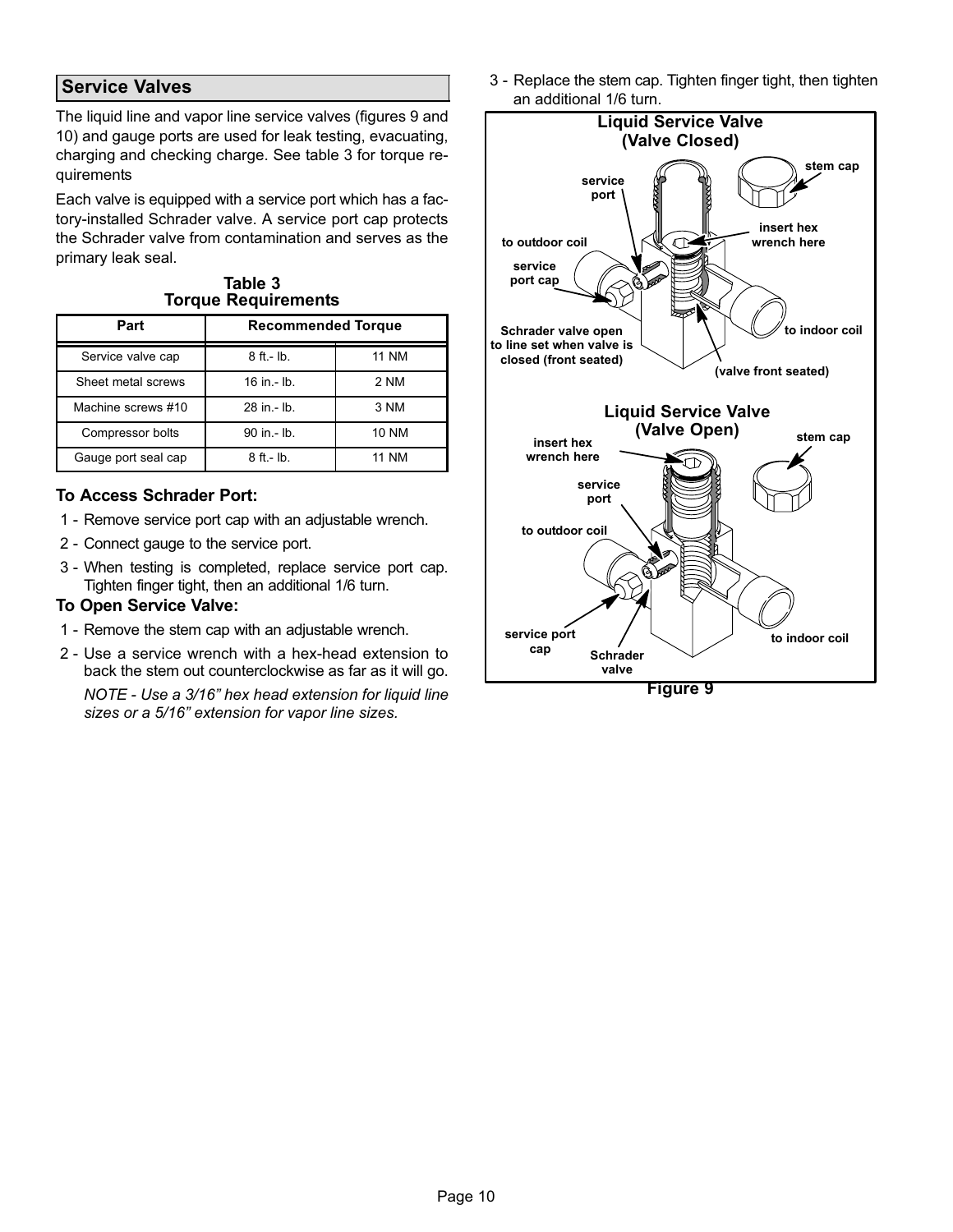### <span id="page-10-0"></span>To Close Service Valve:

- 1 − Remove the stem cap with an adjustable wrench.
- 2 − Use a service wrench with a hex−head extension to turn the stem clockwise to seat the valve. Tighten the stem firmly.

NOTE − Use a 3/16" hex head extension for liquid line sizes or a 5/16" extension for vapor line sizes.

 3 − Replace the stem cap. Tighten finger tight, then tighten an additional 1/6 turn.

#### Vapor Line Ball Valve

Vapor line service valves function the same way as the other valves, the difference is in the construction. These valves are not rebuildable. If a valve has failed, you must replace it. A ball valve is illustrated in figure 10.

The ball valve is equipped with a service port with a factory− installed Schrader valve. A service port cap protects the Schrader valve from contamination and assures a leak− free seal.



Figure 10

### Leak Testing

After the line set has been connected to the indoor and outdoor units, check the line set connections and indoor unit for leaks.

## **AWARNING**



Danger of fire. Bleeding the refrigerant charge from only the high side may result in the low side shell and suction tubing being pressurized. Appplication of a brazing torch while pressurized may result in ignition of the refrigerant and oil mixture − check the high and low pressures before unbrazing.

## WARNING

Refrigerant can be harmful if it is inhaled. Refrigerant must be used and recovered responsibly.

Failure to follow this warning may result in personal injury or death.

## **AWARNING**



Danger of explosion: Can cause equipment damage, injury or death. Never use oxygen to pressurize a refrigeration or air conditioning system. Oxygen will explode on contact with oil and could cause personal injury.

## WARNING

Danger of explosion: Can cause equipment damage, injury or death. When using a high pressure gas such as dry nitrogen to pressurize a refrigeration or air conditioning system, use a regulator that can control the pressure down to 1 or 2 psig (6.9 to 13.8 kPa).

#### Using an Electronic Leak Detector or Halide

- 1 − Connect a cylinder of HCFC-22 to the center port of the manifold gauge set.
- 2 With both manifold valves closed, open the valve on the HCFC-22 cylinder (vapor only).
- 3 − Open the high pressure side of the manifold to allow the HCFC-22 into the line set and indoor unit. Weigh in a trace amount of HCFC-22. [A trace amount is a maximum of 2 ounces (57 g) or 3 pounds (31 kPa) pressure.] Close the valve on the HCFC-22 cylinder and the valve on the high pressure side of the manifold gauge set. Disconnect the HCFC-22 cylinder.
- 4 − Connect a cylinder of nitrogen with a pressure regulating valve to the center port of the manifold gauge set.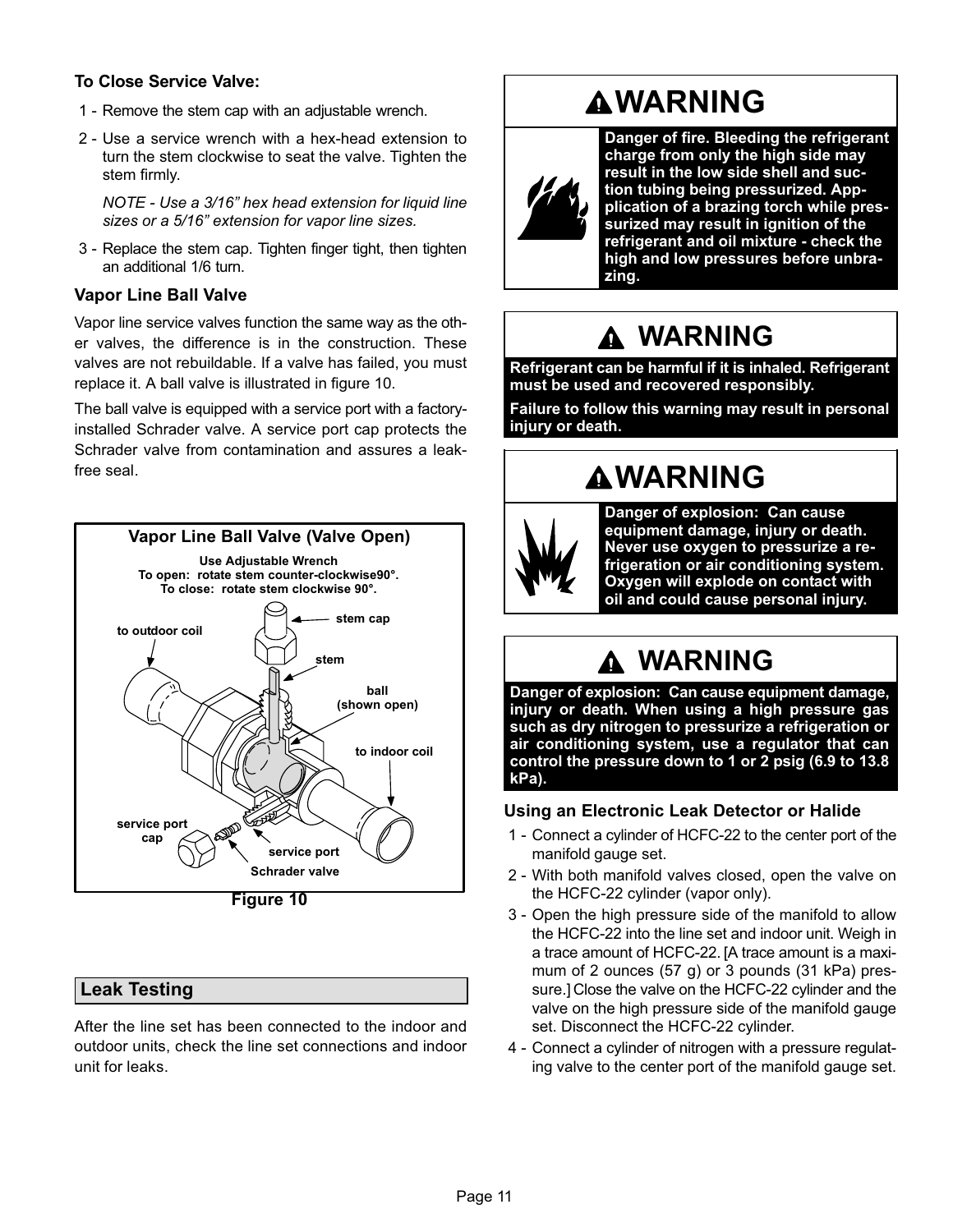- 5 − Connect the manifold gauge set high pressure hose to the vapor valve service port. (Normally, the high pressure hose is connected to the liquid line port; however, connecting it to the vapor port better protects the manifold gauge set from high pressure damage.)
- 6 − Adjust the nitrogen pressure to 150 psig (1034 kPa). Open the valve on the high side of the manifold gauge set which will pressurize line set and indoor unit.
- 7 − After a few minutes, open a refrigerant port to ensure the refrigerant you added is adequate to be detected. (Amounts of refrigerant will vary with line lengths.) Check all joints for leaks. Purge nitrogen and HCFC-22 mixture. Correct any leaks and recheck.

### Evacuation

Evacuating the system of noncondensables is critical for proper operation of the unit. Noncondensables are defined as any gas that will not condense under temperatures and pressures present during operation of an air conditioning system. Noncondensables and water vapor combine with refrigerant to produce substances that corrode copper piping and compressor parts.

## IMPORTANT

Use a thermocouple or thermistor electronic vacuum gauge that is calibrated in microns. Use an instrument that reads from 50 microns to at least 10,000 microns.

- 1 − Connect manifold gauge set to the service valve ports as follows:
	- low pressure gauge to vapor line service valve
	- high pressure gauge to liquid line service valve
- 2 − Connect micron gauge.
- 3 − Connect the vacuum pump (with vacuum gauge) to the center port of the manifold gauge set.
- 4 − Open both manifold valves and start the vacuum pump.
- 5 Evacuate the line set and indoor unit to an absolute pressure of 23,000 microns (29.01 inches of mercury). During the early stages of evacuation, it is desirable to close the manifold gauge valve at least once to determine if there is a rapid rise in absolute pressure. A rapid rise in pressure indicates a relatively large leak. If this occurs, repeat the leak testing procedure.

NOTE - The term absolute pressure means the total actual pressure within a given volume or system, above the absolute zero of pressure. Absolute pressure in a vacuum is equal to atmospheric pressure minus vacuum pressure.

 6 − When the absolute pressure reaches 23,000 microns (29.01 inches of mercury), close the manifold gauge valves, turn off the vacuum pump and disconnect the manifold gauge center port hose from vacuum pump. Attach the manifold center port hose to a nitrogen cylinder with pressure regulator set to 150 psig (1034 kPa) and purge the hose. Open the manifold gauge valves to break the vacuum in the line set and indoor unit. Close the manifold gauge valves.

## A CAUTION

Danger of Equipment Damage. Avoid deep vacuum operation. Do not use compressors to evacuate a system. Extremely low vacuums can cause internal arcing and compressor failure. Damage caused by deep vacuum operation will void warranty.

- 7 Shut off the nitrogen cylinder and remove the manifold gauge hose from the cylinder. Open the manifold gauge valves to release the nitrogen from the line set and indoor unit.
- 8 Reconnect the manifold gauge to the vacuum pump, turn the pump on, and continue to evacuate the line set and indoor unit until the absolute pressure does not rise above 500 microns (29.9 inches of mercury) within a 20−minute period after shutting off the vacuum pump and closing the manifold gauge valves.
- 9 When the absolute pressure requirement above has been met, disconnect the manifold hose from the vacuum pump and connect it to an upright cylinder of HCFC-22 refrigerant. Open the manifold gauge valves to break the vacuum from 1 to 2 psig positive pressure in the line set and indoor unit. Close manifold gauge valves and shut off the HCFC-22 cylinder and remove the manifold gauge set.

### Start−Up

## IMPORTANT

If unit is equipped with crankcase heater, it should be energized 24 hours before unit start−up to prevent compressor damage as a result of slugging.

- 1 − Rotate the fan to check for frozen bearings or binding.
- 2 − Inspect all factory− and field-installed wiring for loose connections.
- 3 − After evacuation is complete, open the liquid line and vapor line service valves to release refrigerant charge (contained in outdoor unit) into the system.
- 4 − Replace the stem caps and secure finger tight, then tighten an additional one-sixth (1/6) of a turn.
- 5 − Check voltage supply at the disconnect switch. The voltage must be within the range listed on the unit's nameplate. If not, do not start the equipment until you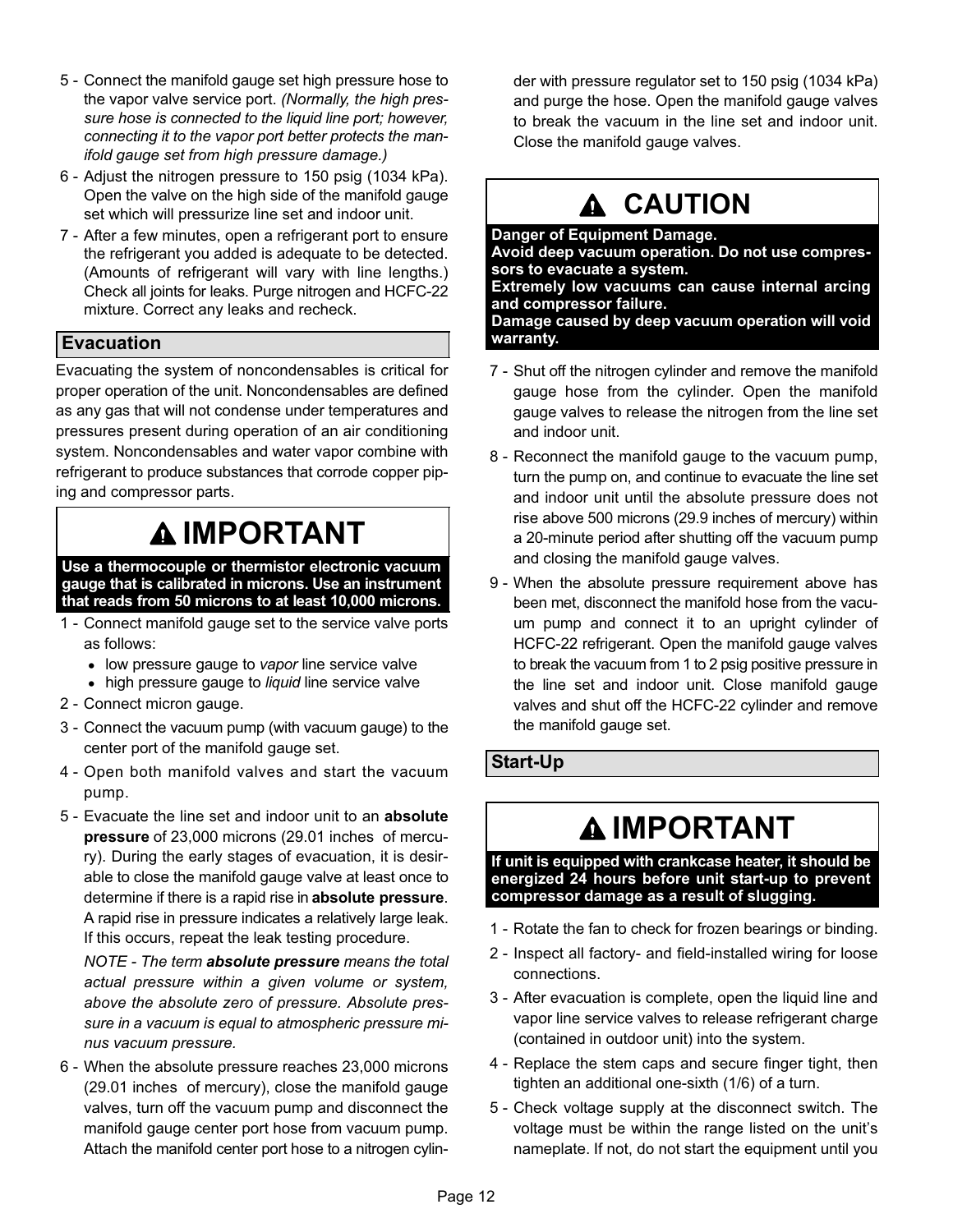have consulted the power company and the voltage condition has been corrected.

- 6 − Set the thermostat for a cooling demand. Turn on power to the indoor blower and close the outdoor unit disconnect switch to start the unit.
- 7 Recheck voltage while the unit is running. Power must be within range shown on the nameplate.

#### Charging

Units are factory charged with the amount of HCFC-22 refrigerant indicated on the unit nameplate. This charge is based on a matching indoor coil and outdoor coil with a 15 ft. (4.6 m) line set. For varying lengths of line set, refer to table 4 for refrigerant charge adjustment check.

|  | .bı | ı |  |
|--|-----|---|--|
|--|-----|---|--|

| <b>Liquid Line</b><br><b>Set Diameter</b> | Oz. per 5 ft. (g per 1.5 m) adjust<br>from 15 ft. (4.6 m) line set* |
|-------------------------------------------|---------------------------------------------------------------------|
| $5/16$ in. $(8 \text{ mm})$               | 2 ounce per 5 ft. (57g per 1.5 m)                                   |
| $3/8$ in. $(10$ mm)                       | 3 ounce per 5 ft. (85g per 1.5 m)                                   |

\*If line length is greater than 15 ft. (4.6 m), add this amount. If line length is less than 15 ft. (4.6 m), subtract this amount.

The outdoor unit should be charged during warm weather. However, applications arise in which charging must occur in the colder months. The method of charging is determined by the unit's refrigerant metering device and the outdoor ambient temperature.

Measure the liquid line temperature and the outdoor ambient temperature as outlined below:

- 1 − Close manifold gauge set valves. Connect the manifold gauge set to the service valve.
	- low pressure gauge to vapor valve service port
	- high pressure gauge to liquid valve service port

Connect the center manifold hose to an upright cylinder of HCFC−22.

- 2 − Set the room thermostat to call for heat. This will create the necessary load for properly charging the system in the cooling cycle.
- 3 − Use a digital thermometer to record the outdoor ambient temperature.
- 4 − When the heating demand has been satisfied, switch the thermostat to cooling mode with a set point of  $68^{\circ}$ F  $(20^{\circ}C)$ . When pressures have stabilized, use a digital thermometer to record the liquid line temperature.

 5 − The outdoor temperature will determine which charging method to use. Proceed with the appropriate charging procedure.

#### Weighing in the Charge Fixed Orifice or TXV Systems – Outdoor Temp.  $<$  65 $\degree$ F (18 $\degree$ C)

If the system is void of refrigerant, or if the outdoor ambient temperature is cool, the refrigerant charge should be weighed into the unit. Do this after any leaks have been repaired.

- 1 Recover the refrigerant from the unit.
- 2 − Conduct a leak check, then evacuate as previously outlined.
- 3 − Weigh in the unit nameplate charge.

If weighing facilities are not available or if you are charging the unit during warm weather, follow one of the other procedures outlined below.

## Charging Using the Subcooling Method Fixed Orifice Systems – Outdoor Temp.<br>  $\geq 65^{\circ}$ F (18°C)

If you charge a fixed orifice system when the outdoor ambient is  $65^{\circ}$ F (18 $^{\circ}$ C) or above, use the subcooling method to charge the unit.

- 1 − With the manifold gauge hose still on the liquid service port and the unit operating stably, use a digital thermometer to record the liquid line temperature.
- 2 − At the same time, record the liquid line pressure reading.
- 3 − Use a temperature/pressure chart for HCFC-22 to determine the saturation temperature for the liquid line pressure reading.
- 4 − Subtract the liquid line temperature from the saturation temperature (according to the chart) to determine subcooling. (Saturation temperature − Liquid line temperature = Subcooling)
- [5](#page-13-0) Compare the subcooling value with those in table 5. If subcooling is greater than shown, recover some refrigerant. If subcooling is less than shown, add some refrigerant.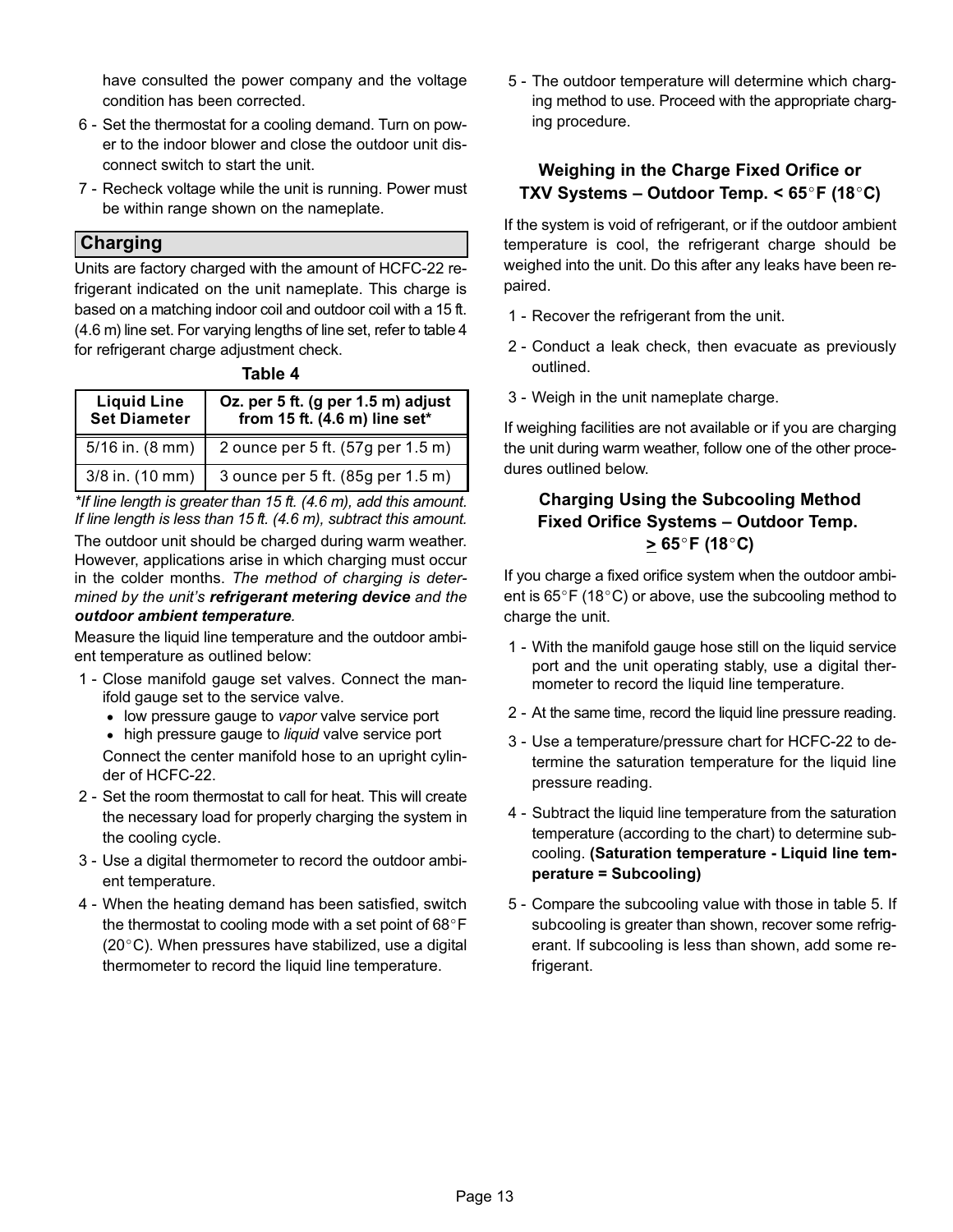#### Table 5 10ACC Subcooling Values (Fixed Orifice Systems Only)

<span id="page-13-0"></span>

| <b>OUTDOOR</b><br>TEMP.    |       | LIQUID SUBCOOLING $[+ 1^\circ F (.6^\circ C)]$ |       |       |       |       |       |  |  |  |  |
|----------------------------|-------|------------------------------------------------|-------|-------|-------|-------|-------|--|--|--|--|
| $\degree$ F ( $\degree$ C) | 18    | 24                                             | 30    | 36    | 42    | 48    | 60    |  |  |  |  |
| 65                         | 14    | 10                                             | 16    | 17    | 17    | 15    | 14    |  |  |  |  |
| (18)                       | (8)   | (5.6)                                          | (9)   | (9.5) | (9.5) | (8.3) | (8)   |  |  |  |  |
| 70                         | 13    | 9                                              | 15    | 17    | 17    | 14    | 15    |  |  |  |  |
| (21)                       | (7)   | (5)                                            | (8.3) | (9.5) | (9.5) | (8)   | (8.3) |  |  |  |  |
| 75                         | 14    | 8                                              | 15    | 16    | 16    | 13    | 15    |  |  |  |  |
| (24)                       | (8)   | (4.5)                                          | (8.3) | (9)   | (9)   | (7)   | (8.3) |  |  |  |  |
| 80                         | 13    | $\overline{7}$                                 | 15    | 15    | 15    | 13    | 14    |  |  |  |  |
| (27)                       | (7)   | (3.9)                                          | (8.3) | (8.3) | (8.3) | (7)   | (8)   |  |  |  |  |
| 85                         | 13    | 6                                              | 14    | 14    | 14    | 12    | 14    |  |  |  |  |
| (29)                       | (7)   | (3.3)                                          | (8)   | (8)   | (8)   | (6.7) | (8)   |  |  |  |  |
| 90                         | 12    | 5                                              | 14    | 14    | 14    | 12    | 13    |  |  |  |  |
| (32)                       | (6.7) | (2.8)                                          | (8)   | (8)   | (8)   | (6.7) | (7)   |  |  |  |  |
| 95                         | 11    | 4                                              | 13    | 12    | 14    | 12    | 13    |  |  |  |  |
| (35)                       | (6)   | (2.2)                                          | (7)   | (6.7) | (8)   | (6.7) | (7)   |  |  |  |  |
| 100                        | 11    | 4                                              | 13    | 11    | 13    | 11    | 12    |  |  |  |  |
| (38)                       | (6)   | (2.2)                                          | (7)   | (6)   | (7)   | (6)   | (6.7) |  |  |  |  |
| 105                        | 10    | 3                                              | 12    | 10    | 12    | 10    | 12    |  |  |  |  |
| (41)                       | (5.6) | (1.7)                                          | (6.7) | (5.6) | (6.7) | (5.6) | (6.7) |  |  |  |  |
| 110                        | 9     | 3                                              | 11    | 9     | 11    | 9     | 11    |  |  |  |  |
| (43)                       | (5)   | (1.7)                                          | (6)   | (5)   | (6)   | (5)   | (6)   |  |  |  |  |
| 115                        | 8     | 2                                              | 11    | 8     | 11    | 8     | 10    |  |  |  |  |
| (45)                       | (4.5) | (1.1)                                          | (6)   | (4.5) | (6)   | (4.5) | (5.6) |  |  |  |  |

## Charging Using Normal Operating Pressures and the Approach Method

TXV Systems – Outdoor Temp. >  $65^{\circ}$ F (18 $^{\circ}$ C)

The following procedure is intended as a general guide and is for use on expansion valve systems only. For best results, indoor temperature should be 70°F (21°C) to 80°F (26°C). Monitor system pressures while charging.

- 1 − Record outdoor ambient temperature using a digital thermometer.
- 2 − Attach high pressure gauge set and operate unit for several minutes to allow system pressures to stabilize.
- 3 − Compare stabilized pressures with those provided in table [7,](#page-14-0) "Normal Operating Pressures." Minor variations in these pressures may be expected due to differences in installations. Significant differences could

mean that the system is not properly charged or that a problem exists with some component in the system. Pressures higher than those listed indicate that the system is overcharged. Pressures lower than those listed indicate that the system is undercharged. Verify adjusted charge using the approach method.

- 4 − Use the same digital thermometer you used to check the outdoor ambient temperature to check the liquid line temperature. The difference between the ambient and liquid temperatures should match values given in table 6. Loss of charge results in low capacity and efficiency.
- 5 − If the values don't agree with the those in table 6, add refrigerant to lower the approach temperature, or recover refrigerant from the system to increase the approach temperature.

| Approach Method | Table 6 |  |
|-----------------|---------|--|
|                 |         |  |

| Model No. | <b>Approach Temperature</b><br>Liquid Line - Outdoor Ambient $\circ$ F ( $\circ$ C) |
|-----------|-------------------------------------------------------------------------------------|
| 10ACC-018 | (5)                                                                                 |
| 10ACC-024 | 18 (10)                                                                             |
| 10ACC-030 | 22(12)                                                                              |
| 10ACC-036 | 11 (6)                                                                              |
| 10ACC-042 | 13 (7                                                                               |
| 10ACC-048 | 8 (4.5)                                                                             |
| 10ACC-060 | 13 (7                                                                               |

NOTE − For best results, use the same digital thermometer to check both outdoor ambient and liquid temperatures.

# **AIMPORTANT**

Use table [7](#page-14-0) to perform maintenance checks. Table [7](#page-14-0) is not a procedure for charging the system. Minor variations in these pressures may be due to differences in installations. Significant deviations could mean that the system is not properly charged or that a problem exists with some component in the system. See table [7.](#page-14-0)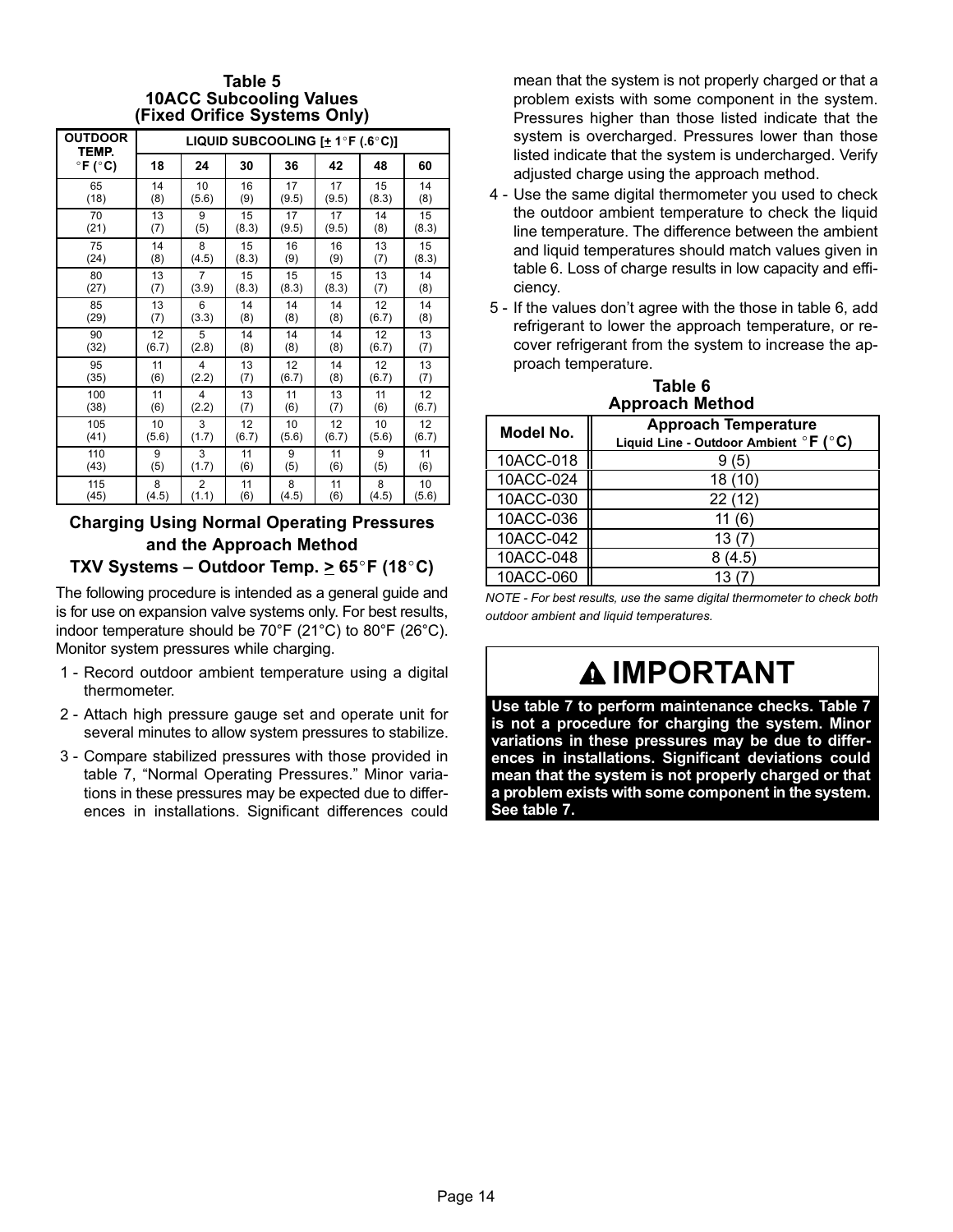<span id="page-14-0"></span>

| Unit /<br><b>Metering</b> | Out. Coil<br>Entering                       |      | $-018$ |      | $-024$ |      | $-030$ |      | $-036$ |      | $-042$ |      | $-048$ |      | -060 |
|---------------------------|---------------------------------------------|------|--------|------|--------|------|--------|------|--------|------|--------|------|--------|------|------|
| <b>Device</b>             | Air Temp.<br>$\mathrm{P}F$ ( $\mathrm{C}$ ) | LIQ. | SUC.   | LIQ. | SUC.   | LIQ. | SUC.   | LIQ. | SUC.   | LIQ. | SUC.   | LIQ. | SUC.   | LIQ. | SUC. |
|                           | 65 (18.3)                                   | 153  | 71     | 163  | 70     | 175  | 76     | 162  | 70     | 173  | 73     | 159  | 71     | 170  | 74   |
|                           | 75 (23.9)                                   | 180  | 72     | 193  | 71     | 206  | 77     | 187  | 74     | 201  | 74     | 188  | 72     | 201  | 76   |
|                           | 85 (29.4)                                   | 209  | 73     | 225  | 72     | 241  | 78     | 219  | 75     | 234  | 74     | 220  | 73     | 234  | 77   |
| 10ACC /<br><b>TXV</b>     | 95 (35.0)                                   | 240  | 77     | 260  | 73     | 277  | 80     | 253  | 77     | 269  | 75     | 251  | 76     | 270  | 79   |
|                           | 105 (40.6)                                  | 274  | 79     | 298  | 74     | 316  | 81     | 291  | 79     | 307  | 76     | 290  | 77     | 309  | 79   |
|                           | 110 (43)                                    | 292  | 80     | 318  | 75     | 336  | 82     | 310  | 80     | 326  | 77     | 309  | 78     | 331  | 80   |
|                           | 115 (45)                                    | 311  | 81     | 338  | 75     | 357  | 83     | 329  | 81     | 346  | 78     | 328  | 79     | 351  | 81   |
|                           | 65 (18.3)                                   | 155  | 62     | 165  | 63     | 181  | 69     | 168  | 67     | 178  | 67     | 163  | 68     | 189  | 72   |
|                           | 75 (23.9)                                   | 182  | 68     | 194  | 67     | 211  | 73     | 195  | 71     | 202  | 70     | 190  | 71     | 203  | 74   |
|                           | 85 (29.4)                                   | 211  | 72     | 224  | 70     | 242  | 76     | 224  | 75     | 235  | 71     | 220  | 74     | 233  | 77   |
| 10ACC /<br>fixed orifice  | 95 (35.0)                                   | 242  | 77     | 257  | 73     | 276  | 79     | 255  | 78     | 270  | 74     | 251  | 77     | 265  | 79   |
|                           | 105 (40.6)                                  | 274  | 80     | 293  | 76     | 313  | 81     | 289  | 82     | 308  | 78     | 288  | 79     | 301  | 82   |
|                           | 110 (43)                                    | 291  | 81     | 313  | 78     | 332  | 82     | 305  | 83     | 326  | 79     | 307  | 80     | 319  | 83   |
|                           | 115 (45)                                    | 308  | 83     | 332  | 79     | 353  | 84     | 324  | 84     | 347  | 80     | 325  | 82     | 339  | 84   |

Table 7 Normal Operating Pressures In psig (liquid and vapor +/− 2 psig)\*

\*These are typical pressures only. Indoor indoor match up, indoor air quality, and indoor load will cause the pressures to vary.

### System Operation

The outdoor unit and indoor blower cycle on demand from the room thermostat. When the thermostat blower switch is in the ON position, the indoor blower operates continuously.

### Maintenance

Maintenance and service must be performed by a qualified installer or service agency. At the beginning of each cooling season, the system should be checked as follows:

## **AWARNING**



Electric shock hazard. Can cause injury or death. Before attempting to perform any service or maintenance, turn the electrical power to unit OFF at disconnect switch(es). Unit may have multiple power supplies.

- 1 − Clean and inspect the outdoor coil. The coil may be flushed with a water hose. Make sure power is off before cleaning.
- 2 − Condenser fan motor is prelubricated and sealed. No further lubrication is needed.
- 3 − Visually inspect connecting lines and coils for evidence of oil leaks.
- 4 − Check wiring for loose connections.
- 5 − Check for correct voltage at unit (unit operating).
- 6 − Check amp−draw condenser fan motor. Unit nameplate The Actual League

NOTE − If the owner complains of insufficient cooling, the unit should be gauged and the refrigerant charge should be checked. Refer to the charging section in this instruction.

#### Indoor Coil

- 1 Clean coil, if necessary.
- 2 − Check connecting lines and coils for evidence of oil leaks.
- 3 − Check the condensate pan line and clean it if necessary.

#### Indoor Unit

- 1 Clean or change filters.
- 2 − Adjust blower speed for cooling. Measure the pressure drop over the coil to determine the correct blower CFM. Refer to the unit information service manual for pressure drop tables and procedure.
- 3 − Belt Drive Blowers − Check belt for wear and proper tension.
- 4 − Check all wiring for loose connections
- 5 − Check for correct voltage at unit (blower operating).
- 6 − Check amp−draw on blower motor Unit nameplate Actual Actual Actual Actual Actual Actual Actual Actual Actual Actual Actual Actual Actual Actual Actual Actual Actual Actual Actual Actual Actual Actual Actual Actual Actual Actual Actual Actual Actual Actu